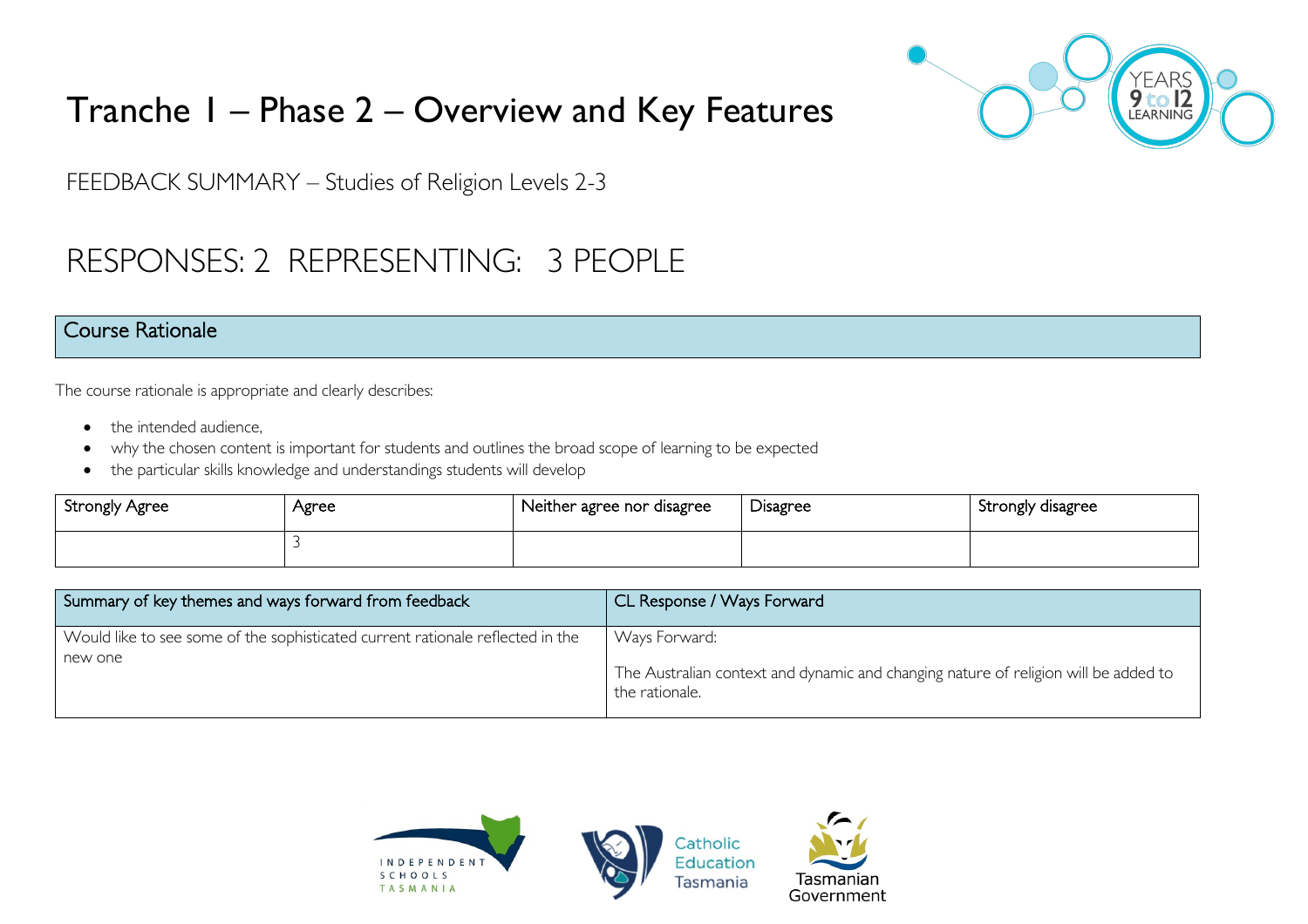## Pathways In

The pathways in are appropriate and clearly describes all relevant pathways.

| Strongly Agree | Agree | Neither agree nor disagree | Disagree | , Strongly disagree |
|----------------|-------|----------------------------|----------|---------------------|
|                |       |                            |          |                     |

| Summary of key themes and ways forward from feedback | CL Response / Ways Forward                                                                                      |
|------------------------------------------------------|-----------------------------------------------------------------------------------------------------------------|
| Pathways should come from more than one discipline   | Ways forward:<br>Pathways In will be articulated to reflect the transdisciplinary nature of the new<br>courses. |

### Learning Outcomes

• Learning outcomes describe observable and measurable behaviours so that valid judgements can be made about whether students have achieved the learning outcomes and at what level.

• Clear learning outcomes are important because they communicate to students what they are expected to do as a result of successfully completing a course or module.

#### In consideration of the learning outcomes identified in this paper do they clearly describe what students will be able to do on successful completion of a course (or module of work)?

| Yes | <b>No</b> |
|-----|-----------|
|     | ∽<br>=    |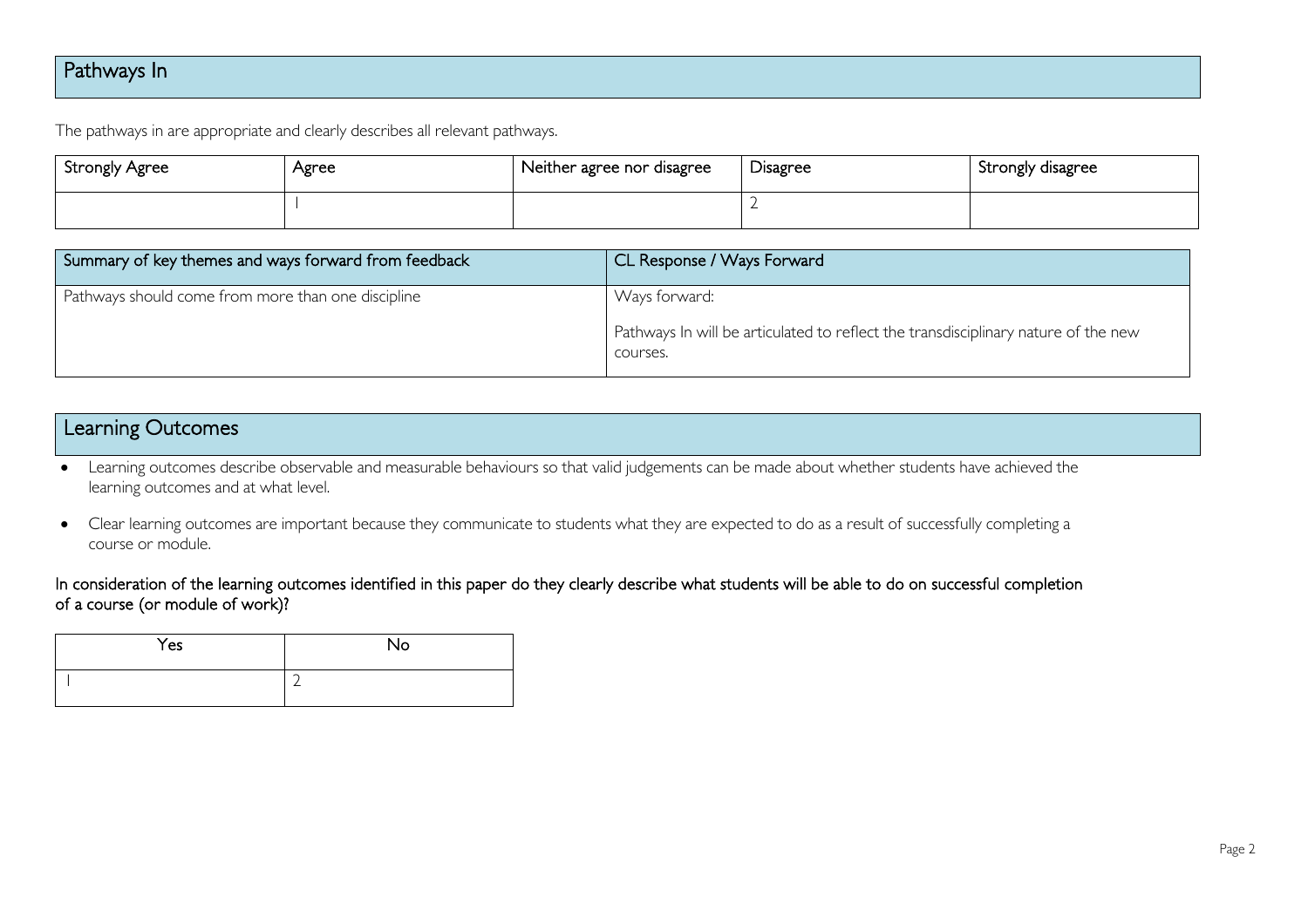| Summary of key themes and ways forward from feedback          | CL Response / Ways Forward                                                                    |
|---------------------------------------------------------------|-----------------------------------------------------------------------------------------------|
| Perhaps a little more differentiation between levels          | Ways forward:<br>Outcomes will be articulated to match the level of complexity of the courses |
| Outcomes should reflect the level of complexity of the course | Ways forward:<br>Outcomes will be articulated to match the level of complexity of the courses |

## Course Structure

- All course structures for Tranche 1 courses are aligned to the Integrated Policy Model.
- All courses will be 150 hours in length, and divided equally into three weighted modules of 50 hours each.

#### Do you agree with the proposed organisation of modules identified in this paper?

| Yes | No |
|-----|----|
|     |    |

| Summary of key themes and ways forward from feedback                              | CL Response / Ways Forward                                                                                                                                                                                                                      |
|-----------------------------------------------------------------------------------|-------------------------------------------------------------------------------------------------------------------------------------------------------------------------------------------------------------------------------------------------|
| Suggestions and advice for fleshing out the detail of the content of the courses. | Ways forward:<br>Suggestions made will influence the development of the content of the courses, noting<br>Inclusion of Ancient religions<br>Resourcing the study of Aboriginal Spirituality<br>Terminology suggestions<br>Inclusion of Humanism |
|                                                                                   | Suitable inquiry projects                                                                                                                                                                                                                       |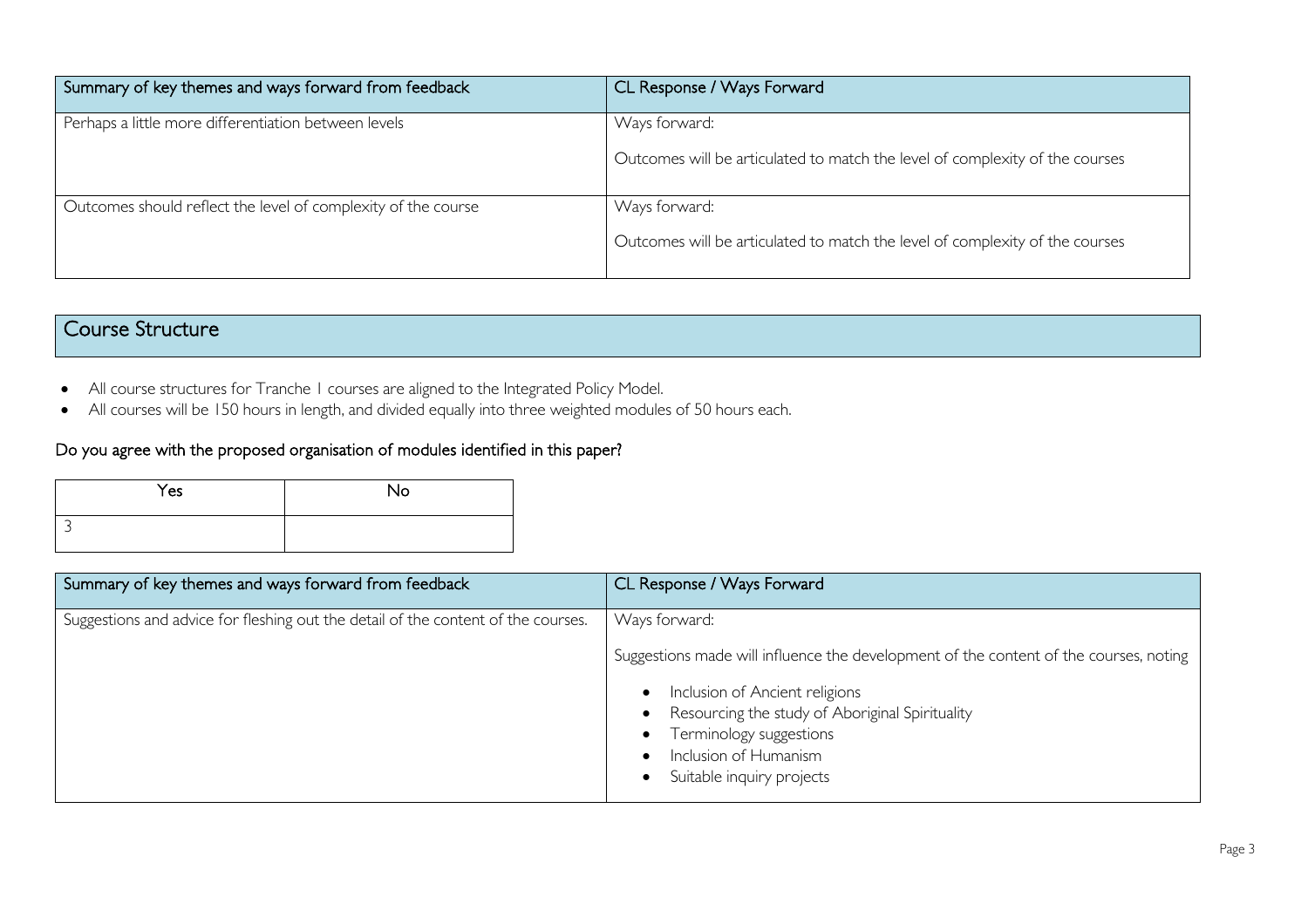## Delivery Sequence

#### Do you agree with the course delivery sequence proposed in this paper?

| Yes | <b>No</b> |
|-----|-----------|
|     |           |

| Summary of key themes and ways forward from feedback            | CL Response / Ways Forward                                                                                                                      |
|-----------------------------------------------------------------|-------------------------------------------------------------------------------------------------------------------------------------------------|
| Would like agency to teach modules independently in the future. | Ways forward:<br>As much agency as possible for modularisation and the determination of sequence of<br>delivery will be included in the course. |

### Module Content

Please note that the descriptions of module content may vary from course to course for example:

- some will identify specific themes, concepts and topics to organise course content.
- some *may* enable teacher/learner choice of themes, concepts and topics.

#### Do you agree with the module content proposed in this this paper?

| Yes                                                  | No  |
|------------------------------------------------------|-----|
|                                                      | ( Z |
| Summary of key themes and ways forward from feedback |     |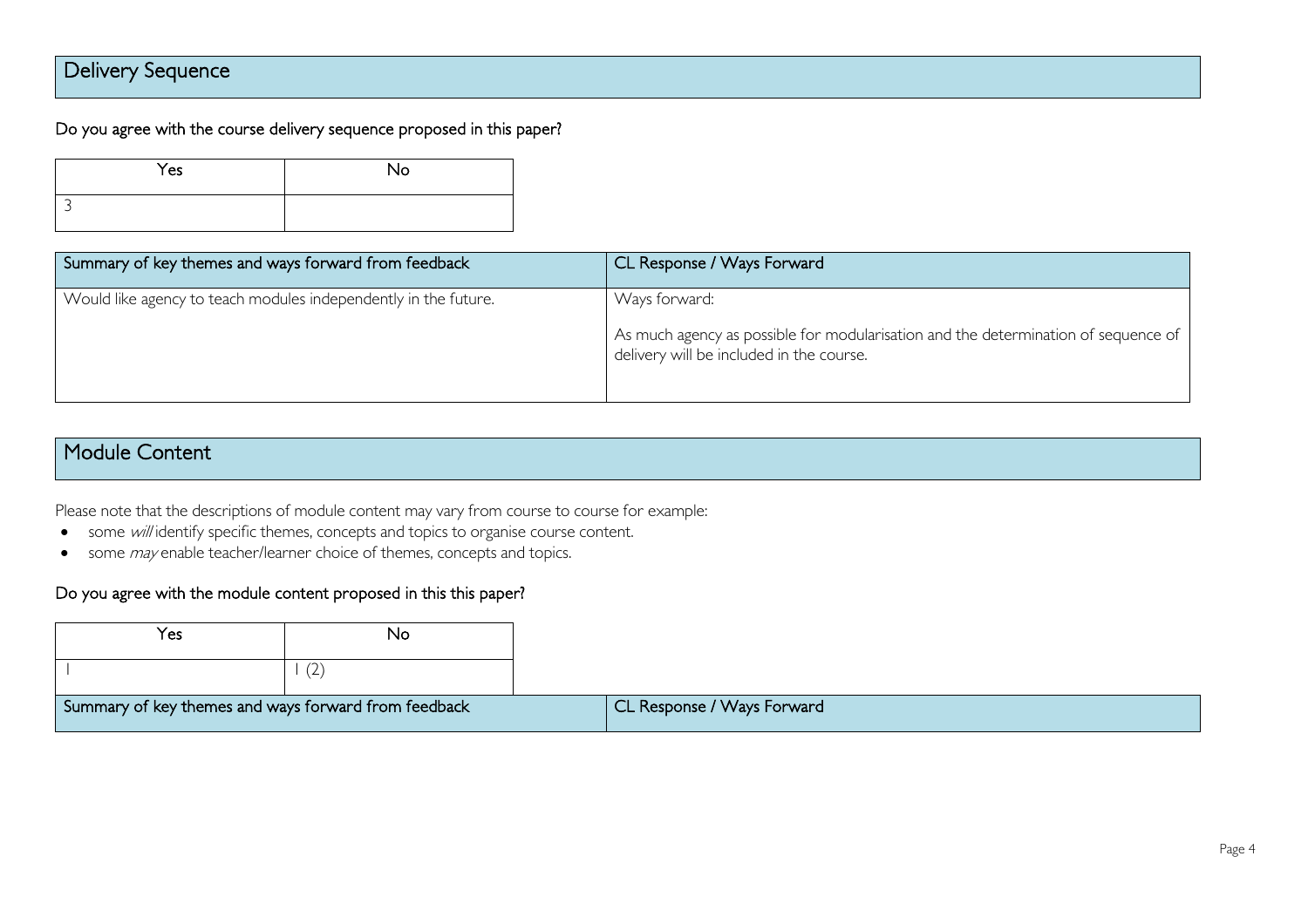| Building a Level 2-3 course will be challenging.                                                        | Ways forward:                                                                                                                                                                                                                                       |
|---------------------------------------------------------------------------------------------------------|-----------------------------------------------------------------------------------------------------------------------------------------------------------------------------------------------------------------------------------------------------|
| Suggestions provided under 'course structure'.                                                          | Levels of complexity will be used to develop the two levels of the course and ensure<br>that they are appropriately complex. The first draft of the course available for<br>consultation in March 2021 will seek input on complexity of the levels. |
|                                                                                                         | Content suggestions from this respondent provided and responded to under 'course<br>structure' as copied below.                                                                                                                                     |
|                                                                                                         | Suggestions made will influence the development of the content of the courses, noting                                                                                                                                                               |
|                                                                                                         | Inclusion of Ancient religions<br>$\bullet$<br>Resourcing the study of Aboriginal Spirituality                                                                                                                                                      |
|                                                                                                         | Terminology suggestions<br>Inclusion of Humanism                                                                                                                                                                                                    |
|                                                                                                         | Suitable inquiry projects                                                                                                                                                                                                                           |
| Content sometimes seems unaligned between levels of the course.                                         | Ways forward:                                                                                                                                                                                                                                       |
| Would like more alignment between levels to allow the two levels to be taught<br>in the same classroom. | As much alignment as possible will be included in the levels of the course to allow for<br>progression but bearing in mind requirements to avoid duplication of content.                                                                            |
| Would like the Level 3 challenge and responses moved to module 3.                                       | The level 3 challenges and responses will be moved to module 3 following this and<br>other feedback.                                                                                                                                                |
| Questions about external assessment and content detail.                                                 | External assessment and work requirements will be detailed for consultation in the<br>next stage of course consultation in March 2021.                                                                                                              |
|                                                                                                         |                                                                                                                                                                                                                                                     |
|                                                                                                         |                                                                                                                                                                                                                                                     |
|                                                                                                         |                                                                                                                                                                                                                                                     |

## Relationship to Possible Future Provision

Tranche 1 courses are placed in a specific curriculum focus area, which shapes the nature of the learning and the course design. There are 5 focus areas: